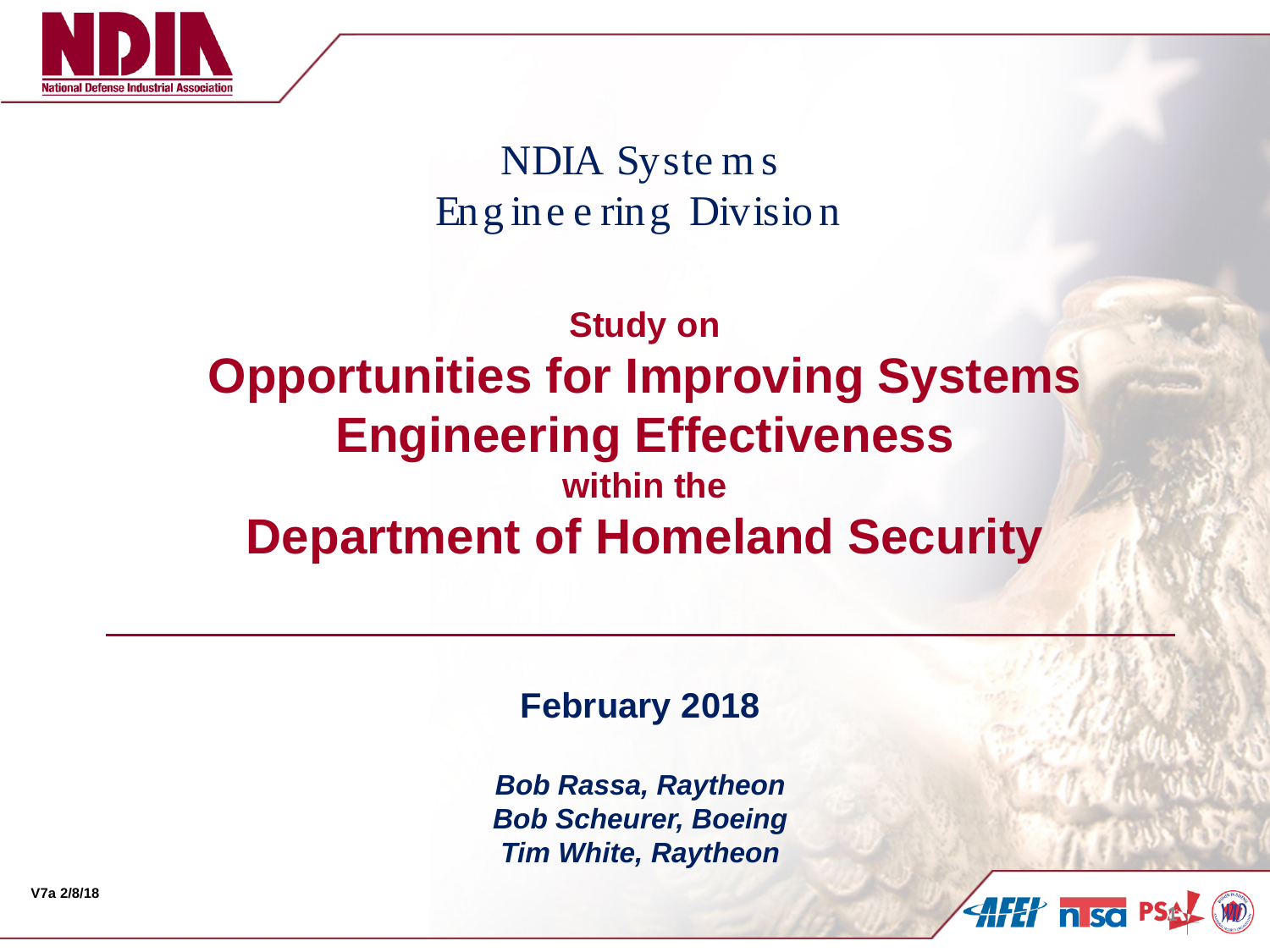

## Background

- **The NDIA Systems Engineering Division, founded in 1997, has conducted numerous "pro-bono" studies related to the effectiveness of systems engineering within an organization.**
	- **Top SE Issues within the Department of Defense (2016-2017)**
	- **Development Planning: Industry Role (2010)**
	- **Effectiveness of Systems Engineering**
- **Industry and Government involvement/participation**
- **Provide recommendations to help improve the utilization and effectiveness within a specific government or military organization.**

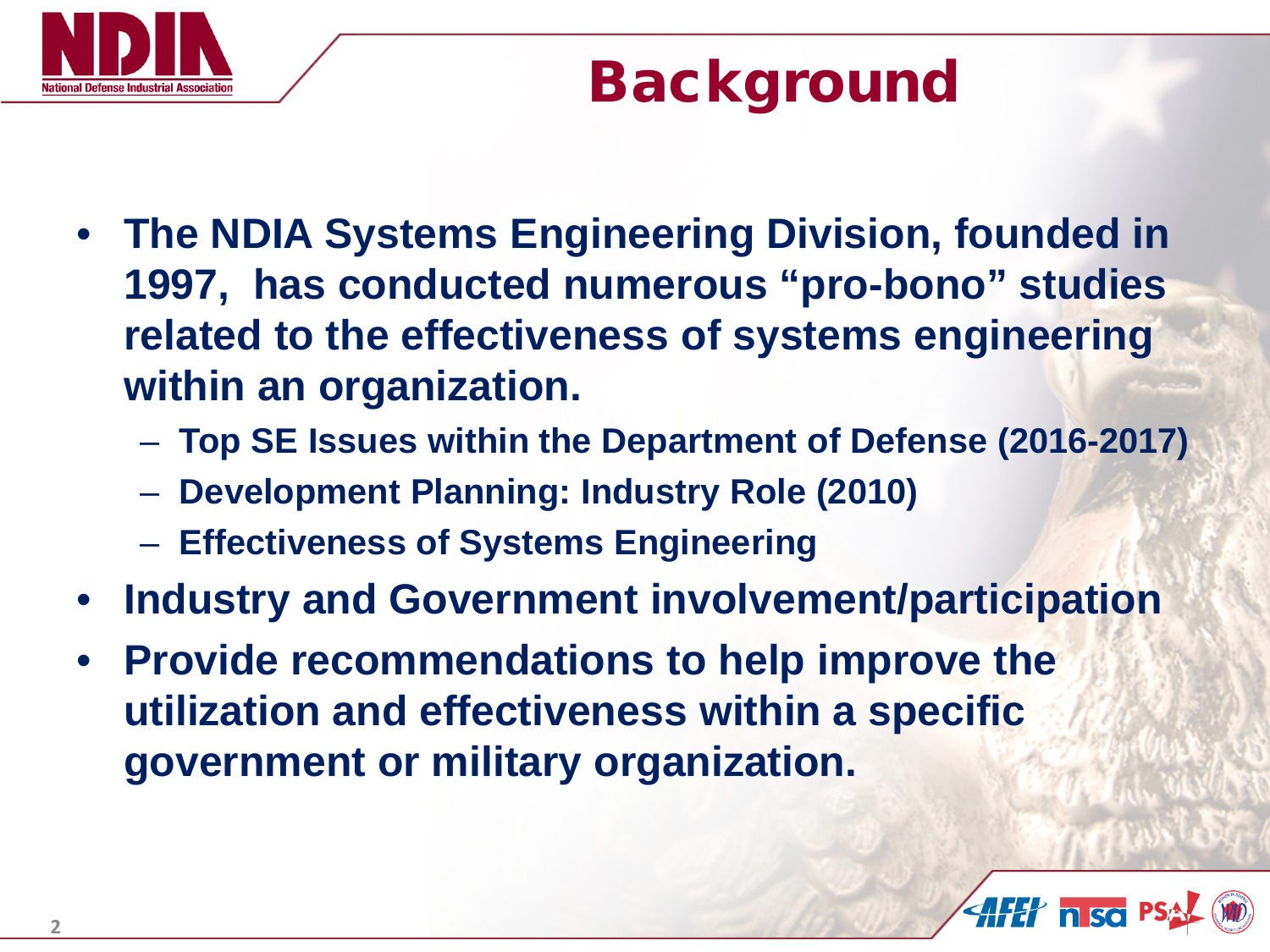

## Why Are We Here

- **DHS SE Leadership has asked NDIA to look at SE within the components to see if there are any opportunities to improve effectiveness**
- **Government Accountability Office (GAO) reports cite the following within DHS:**
	- **Unclear capability and acquisition program requirements**
	- **Failure to establish or approve requirements**
	- **Unverifiable or untraceable requirements**
	- **Lack of stable development approaches**
	- **Immature system designs**
- **GAO also identified that Systems Engineering is inconsistently applied within DHS**

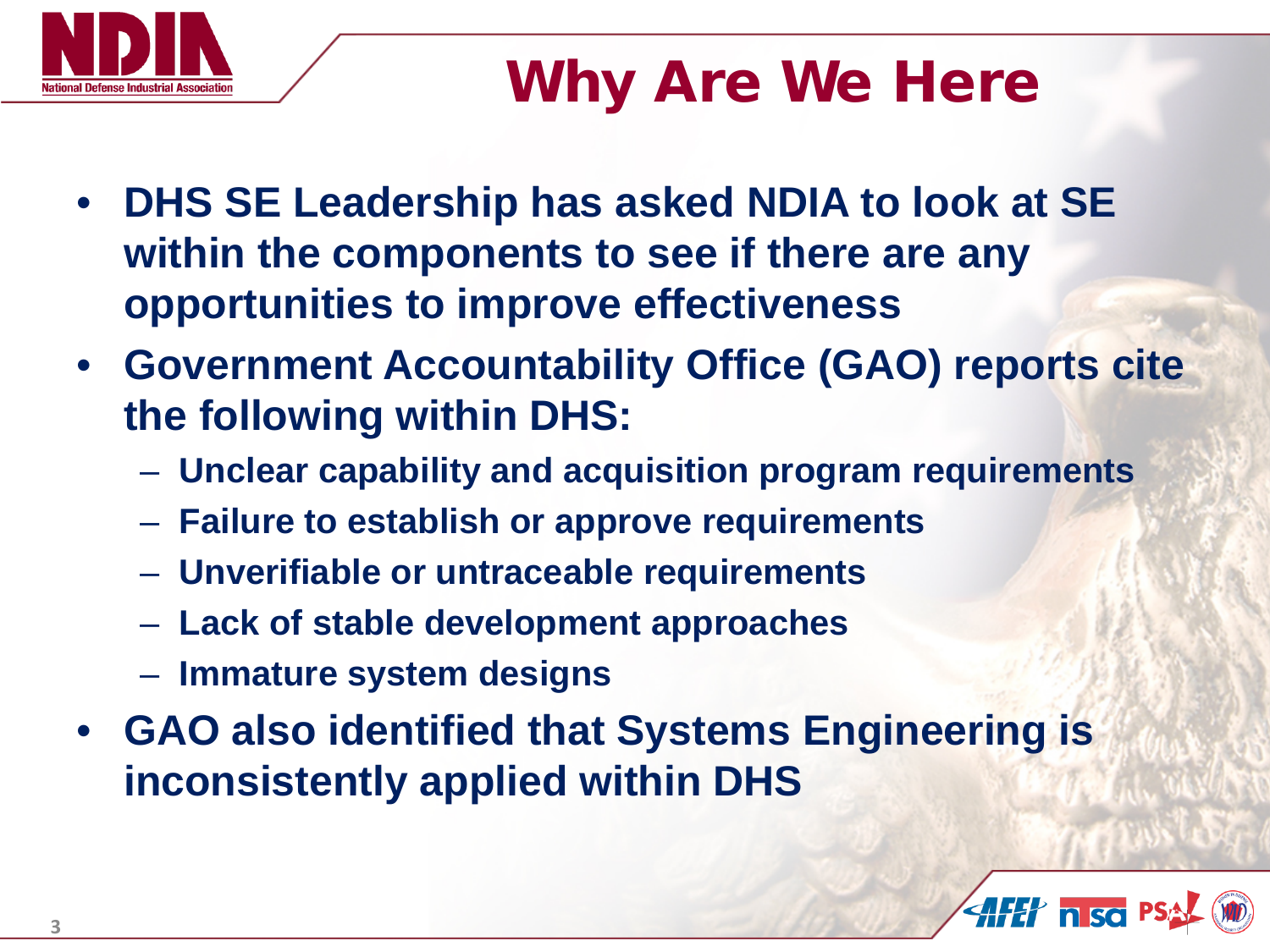

# Why study SE effectiveness?

- **The Systems Engineering Division has found that while SE principles and practices may be known, they aren't always religiously followed during the planning, acquisition and execution of procurements for a number of reasons.**
	- **Insufficient SE resources within the Agency/Component/Activity**
	- **Insufficient up-front funding**
	- **Lack of available schedule**
	- **Program priority demands**
	- **Lack of understanding of the real benefits of SE**
	- **Inconsistent training of SE personnel**
	- **Inadequate SE tools**
	- **Lack of upper management support**

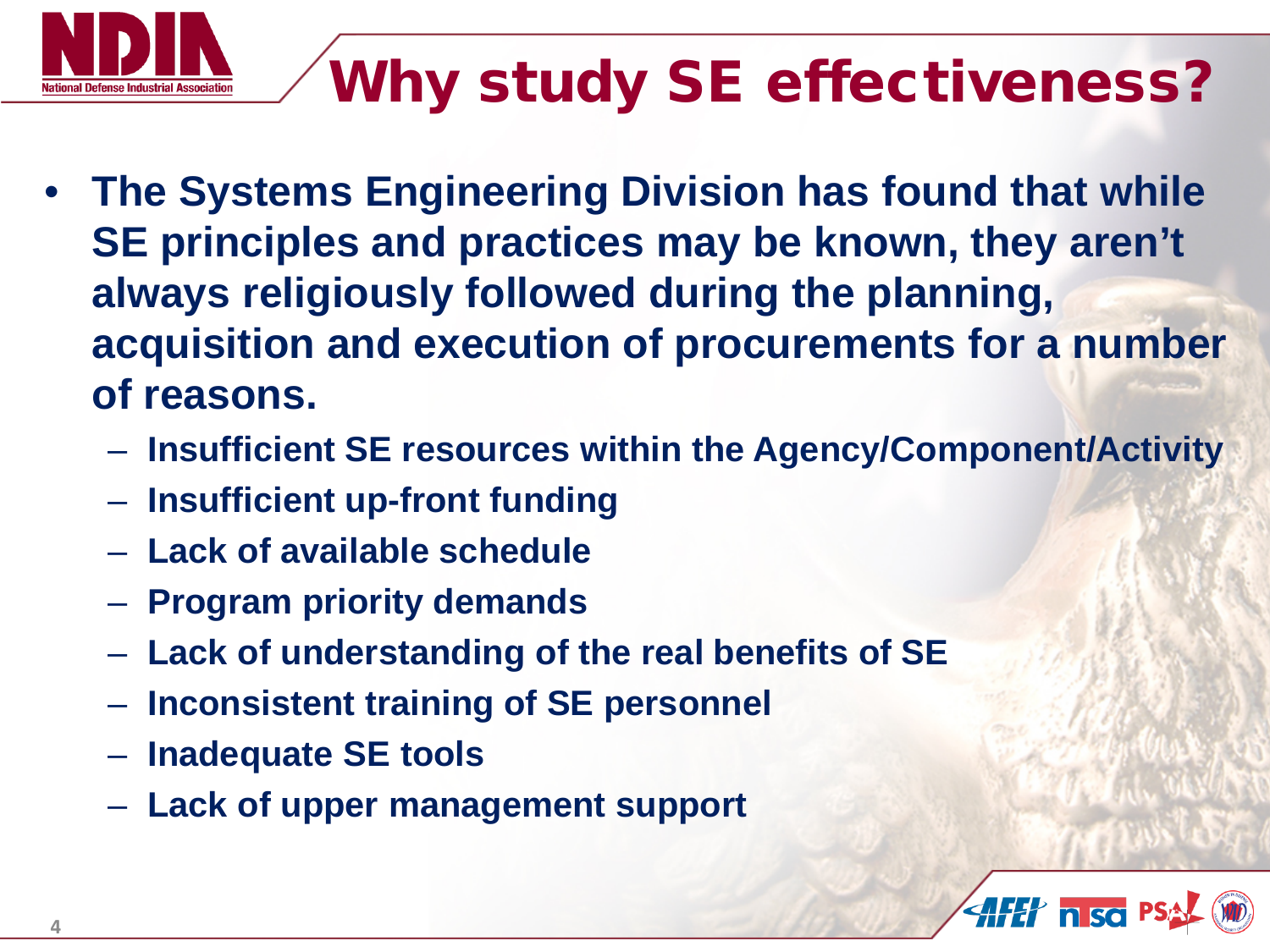

### What can this study be used for?

 $\left\langle \left\| H \right\| \right\rangle$  n so P.

- **Collect and aggregate specific observations on SE effectiveness from field practitioners within DHS components**
	- **Identify existing strengths with the component SE organizations**
	- **Identify possible "shortfalls" in the application of effective SE to programs**
- **Identify industry "best practices" and innovations that may be applicable to DHS**
	- **Potential enhancements to DHS Systems Engineering Life Cycle Guidebook**
	- **Possible augmentation to DHS training curricula**
- **Identify and reducing program risk and Improving program performance**
- **Strengthen ties between SE and Program Managers**
- **Improve credibility of the SE organization and substantiate their position on programs**
- **Surface potential improvements that may be applicable from standpoint of experienced defense industry practitioners**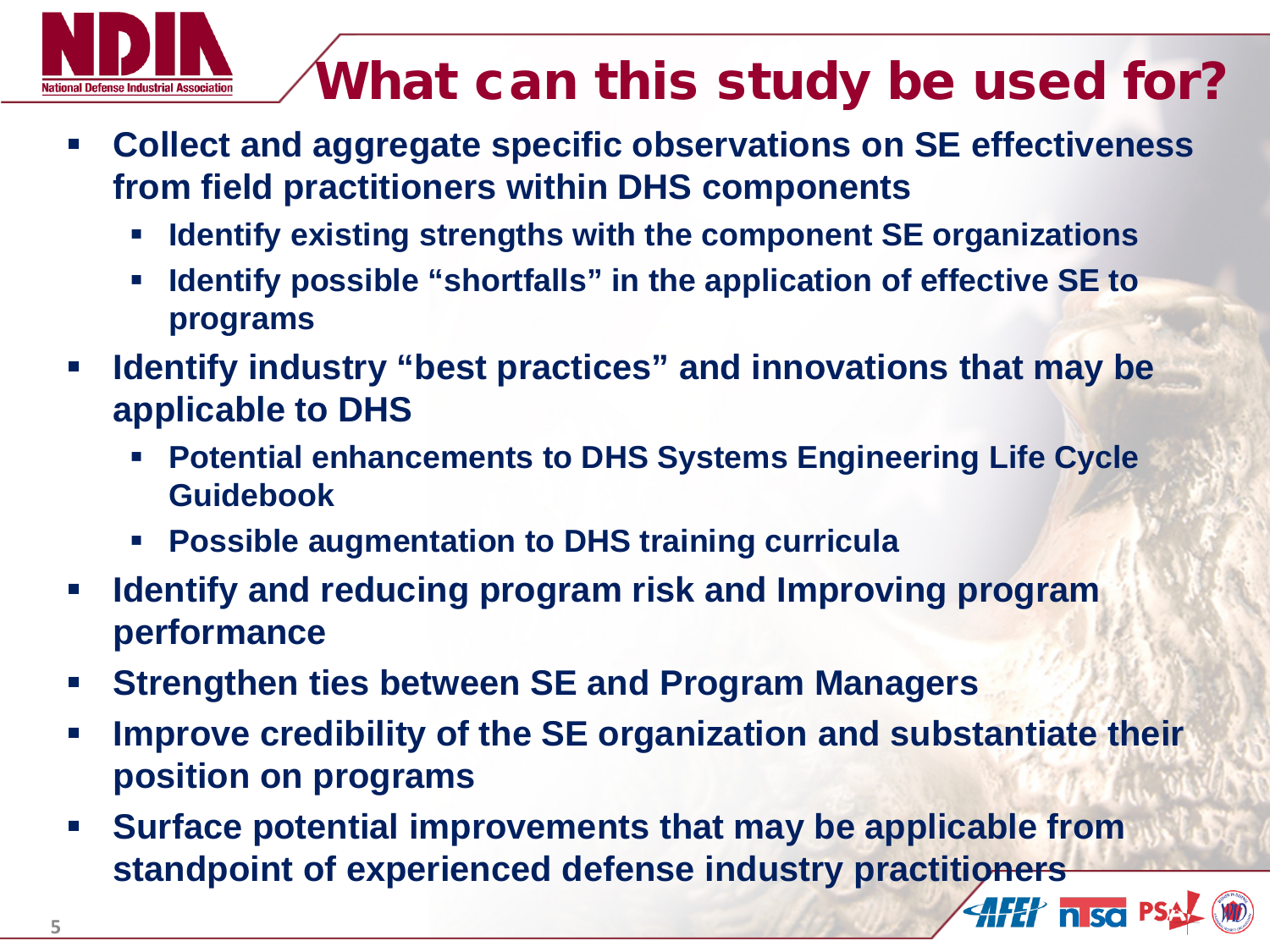

#### What is the REAL value of SE?

- **It is recognized throughout the defense industry, as well as commercial industry, that systems engineering effort, especially up-front, is essential to help assure program success for development programs**
	- **Other factors, such as inadequate funding or a too-short development cycle, can also hinder program performance**
- **Systems engineering is the "umbrella" engineering that provides the solid foundation upon which to build an effective program and ensure success across the life cycle**
- **Several studies have determined that the total SE content on a major development program should be in the area of 15% of the total engineering effort**
- **The NDIA SE Effectiveness Study (2012) showed that programs with a higher content of systems engineering were more successful than those with less**

*SE is an "engineering glue" that holds it all together*

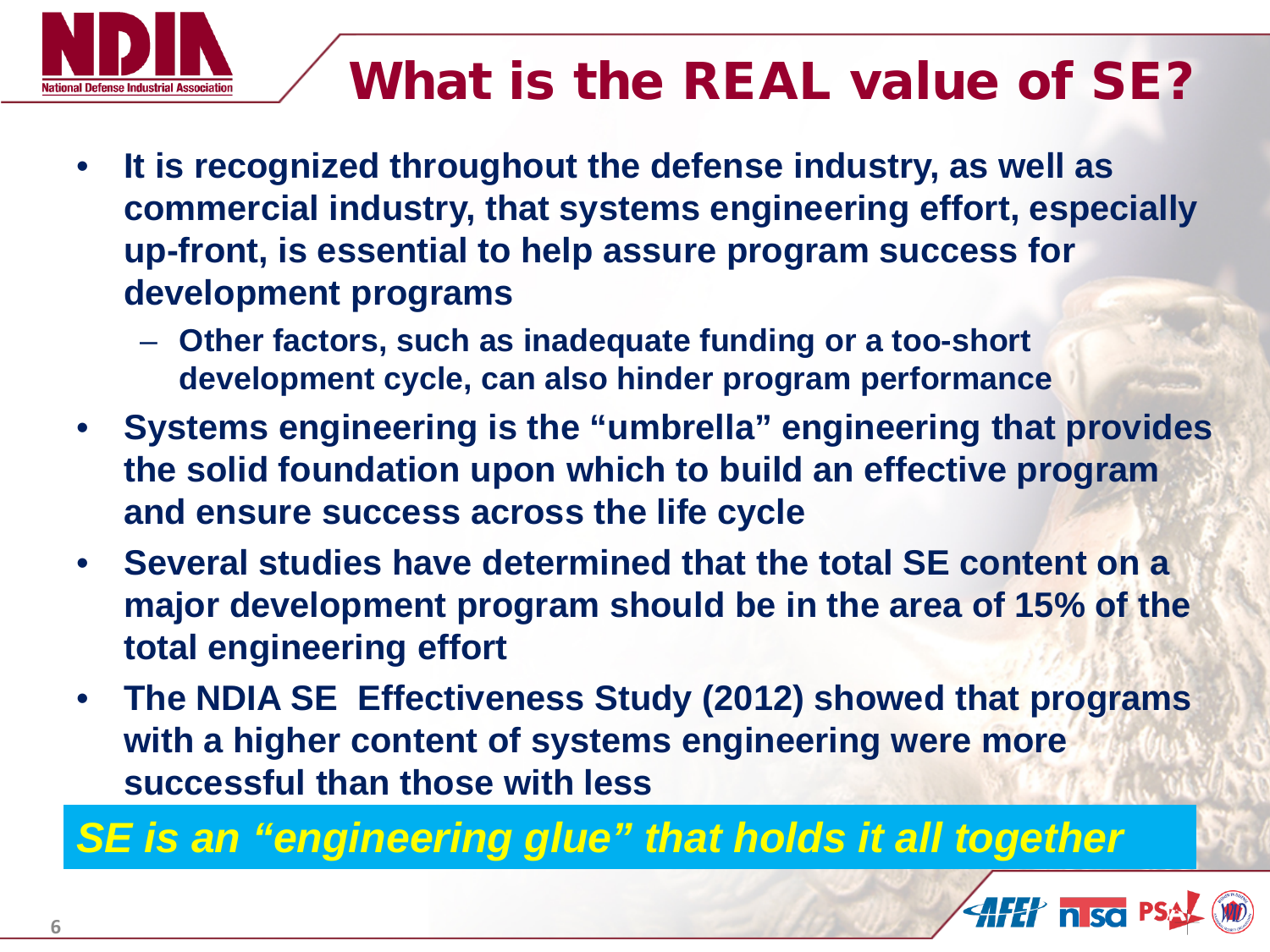

## SE Effectiveness Metrics

**7**

 $4$ *HH* nisc

#### **The NDIA SE Effectiveness Study (2012) showed strong correlation between the level of SE capability on programs and overall program success**

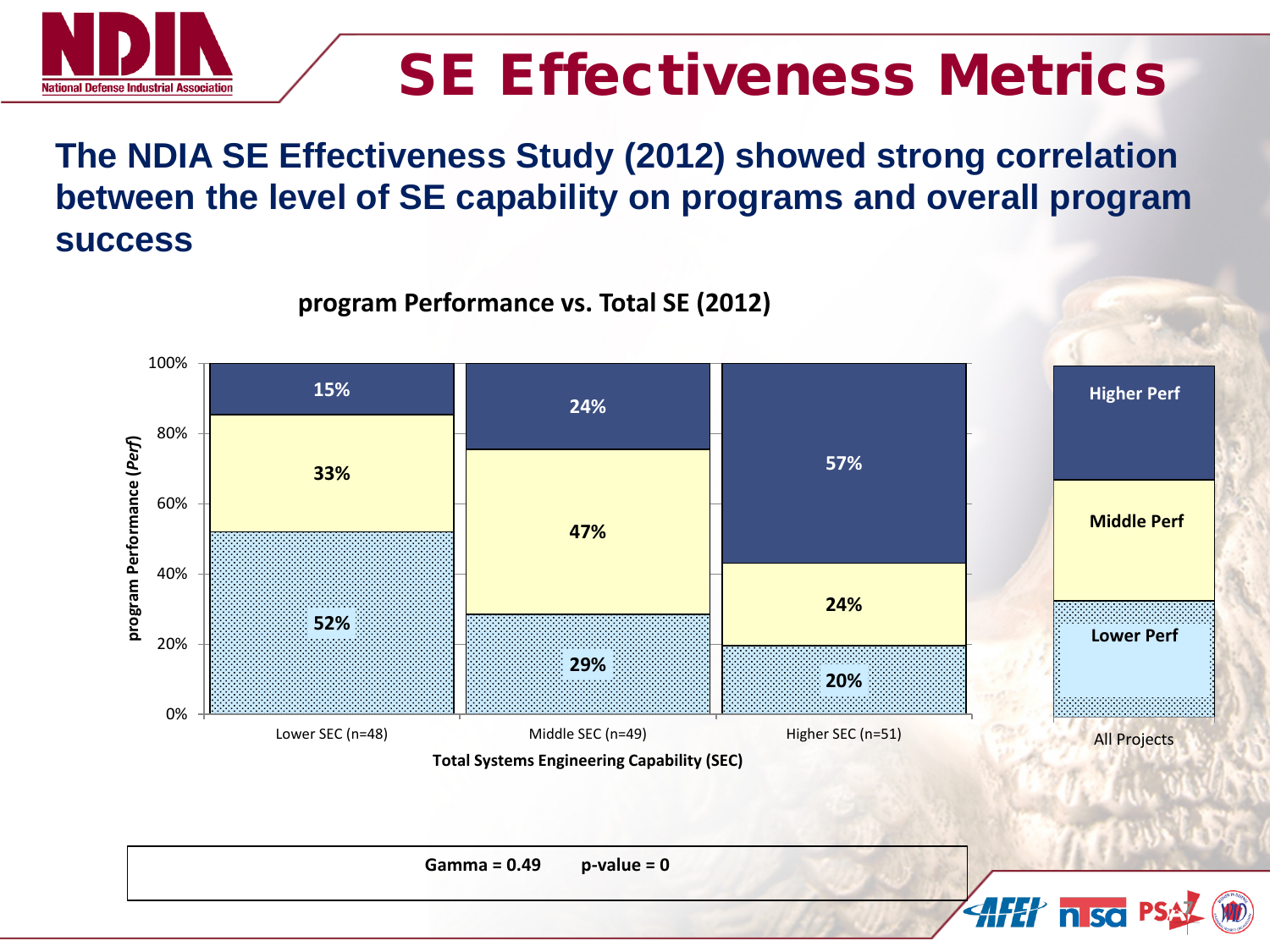

# Systems Engineering "V" 2017

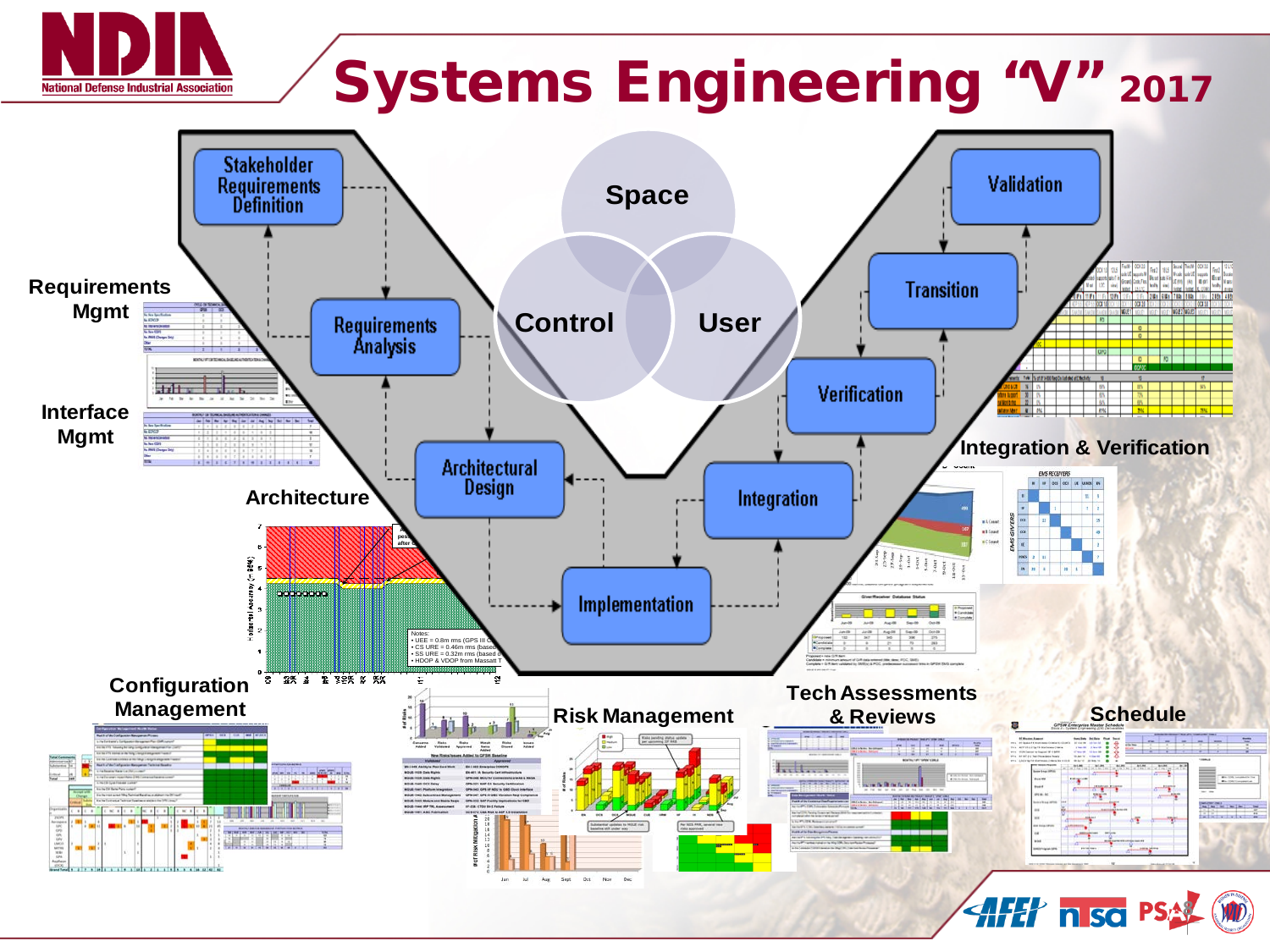

Folks will soon realize that **Systems Engineering** really is- - -



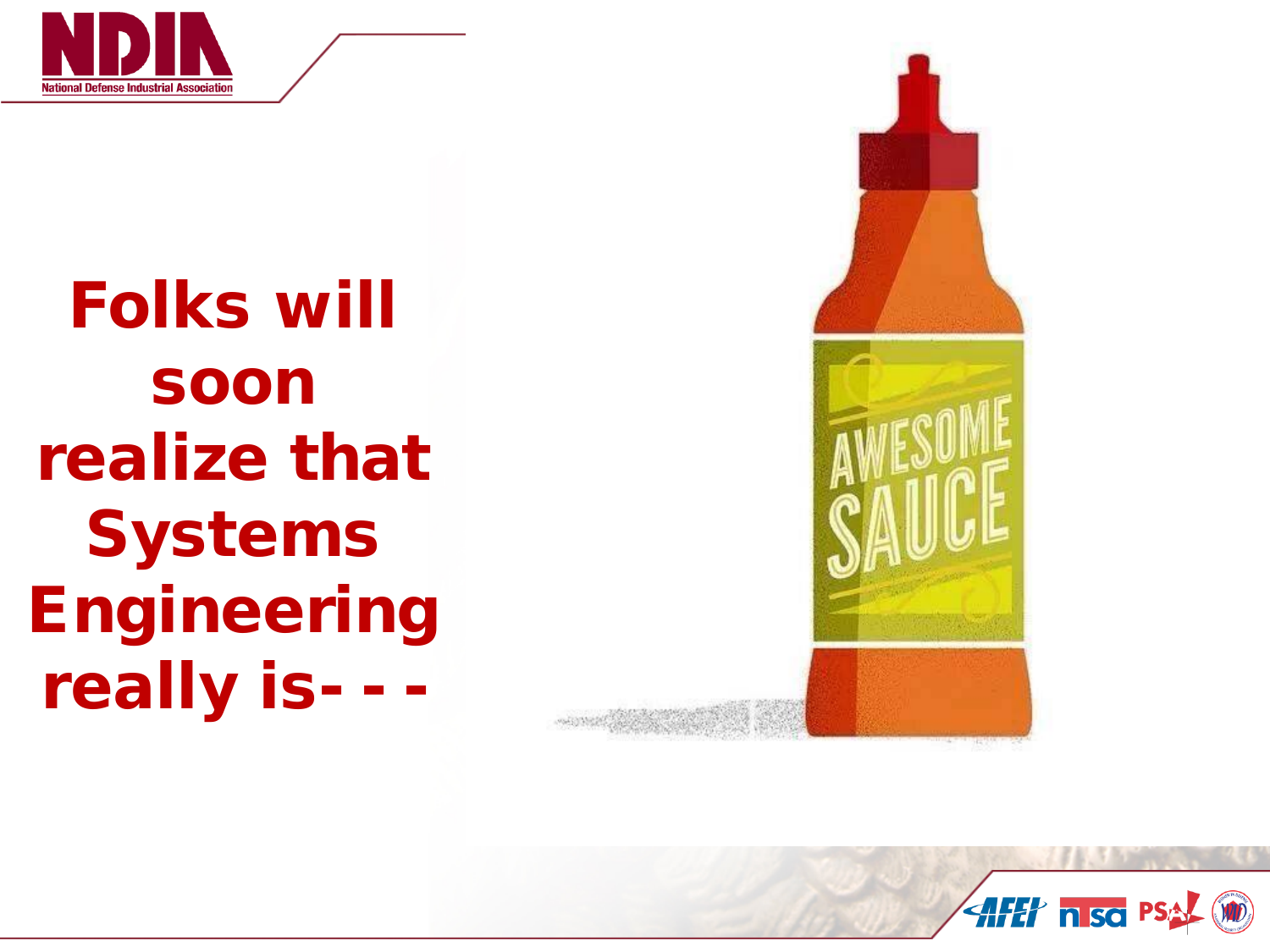

## Methodology

- **Typical methodology is to conduct studies via a series of workshops with NDIA SE experts and customer personnel**
	- **DoD Issues Study convened a large 2-day workshop with government and industry, for example**
- **DHS methodology will consist of:**
	- **One-on-one " interviews with selected SE leads or principals to include sample of PMO personnel**
		- **Gather initial "insider view" observations on how systems engineering is applied within their component and discussions on how effective the use of SE is**
		- **Non-attribution**
		- **Several hours each over three (3) to four (4) days**
		- **Conducted at component HQ in DD area**
		- **Who else should we interview to make report all inclusive??**

**AFET nisc** PS

• *May invite a few additional subject matter experts*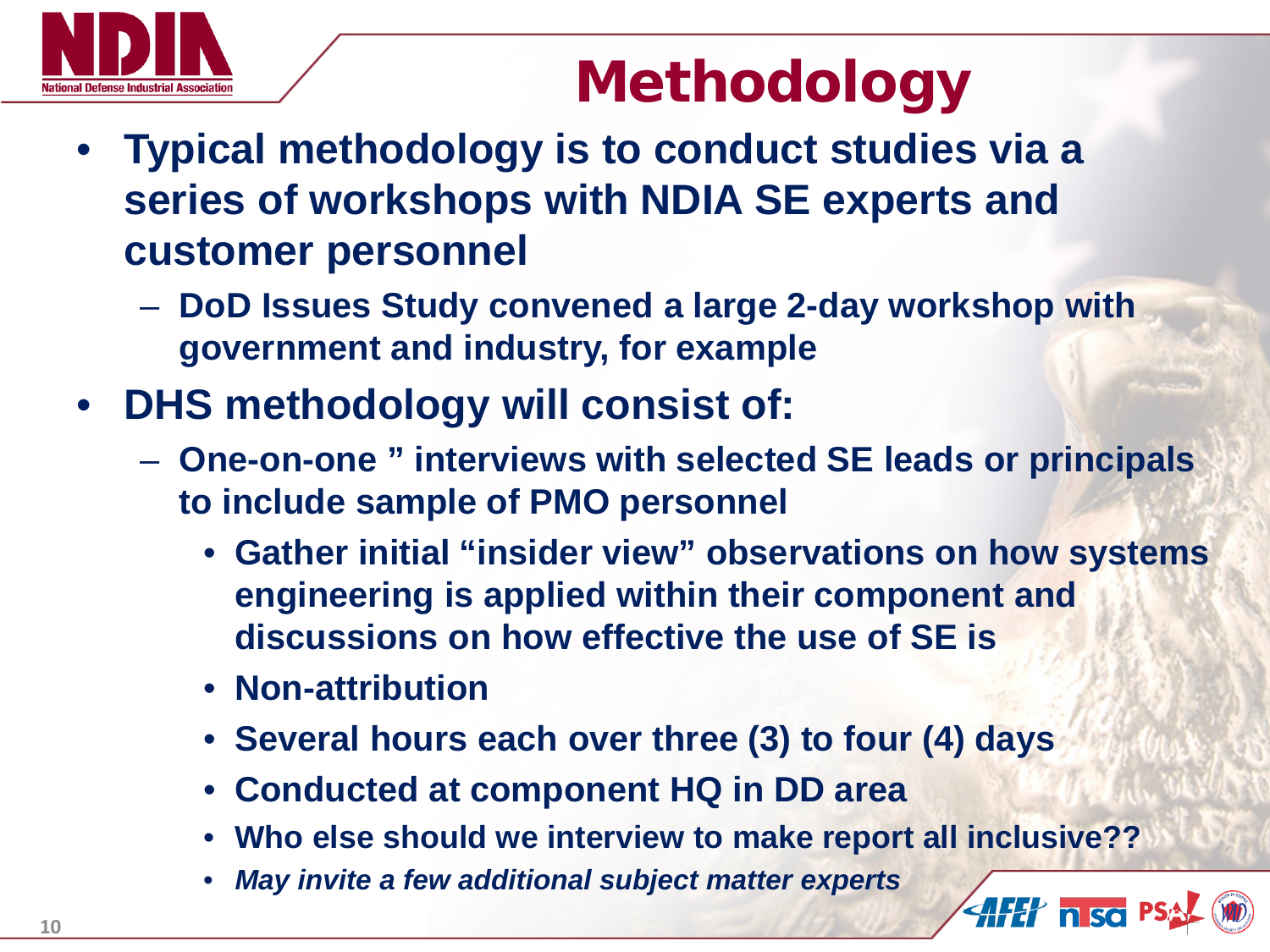## Methodology cont'd

- **Principals analyze, distill and summarize findings from interviews**
- **Convene 1.5-day workshop with DHS personnel to validate findings and develop initial recommendations for potential improvement for each major finding**
- **Refine findings with consolidation as appropriate and populate specific recommendations; generate written narrative draft**
- **Share draft narrative with group for additional refinement; update narrative**

**Principals only**

**All**

**All**

**Principals initiate with all participating**

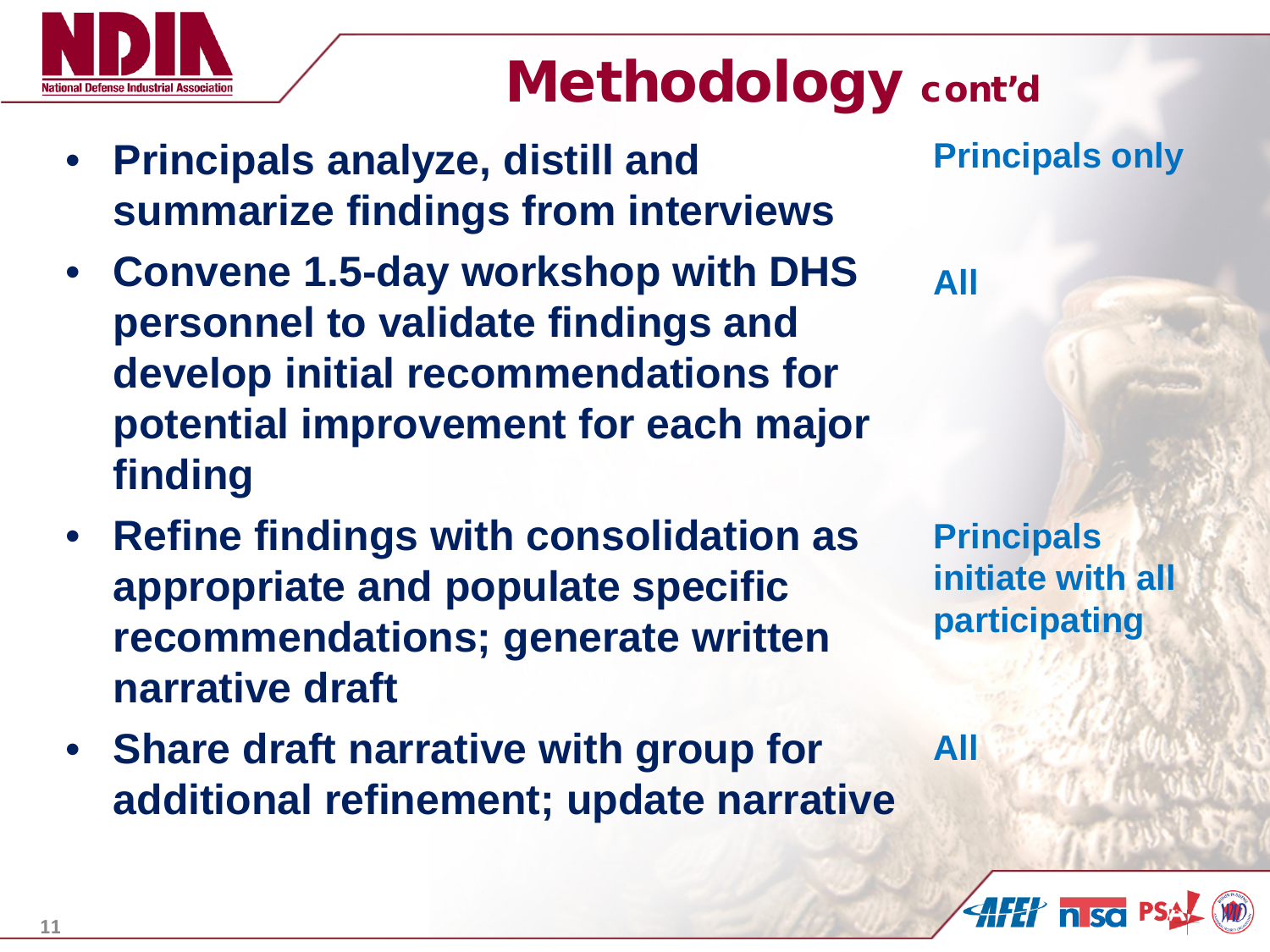

## Sample Questions

- **How much of the DHS SE Lifecycle Guidebook are you able to follow or implement during the course of your job?**
- **Do you feel your component has developed any "best practices"? Do you share these with DHS HQ or other DHS components?**
- **Do you share issues/concerns with DHS S&T HQ or other components?**
- **Do you believe the DHS SE training to be adequate? Lacking? Cumbersome? Effective? Do you have suggestions to improve same?**
- **Are there adequate SE personnel in your component to effectively influence system/equipment acquisitions and fielding?**
- **Do you feel your leadership in your component supports your active participation in programs?**
- **What are your observations relative to the summary GAO findings?**
- **What are your general observations on how effective your organization is in influencing acquisitions and fieldings, towards the goal of** *buying the right thing***,** *buying the thing right***, and making each procurement result in a balanced design (cost, schedule, performance) and with each item being both practical and feasible?**

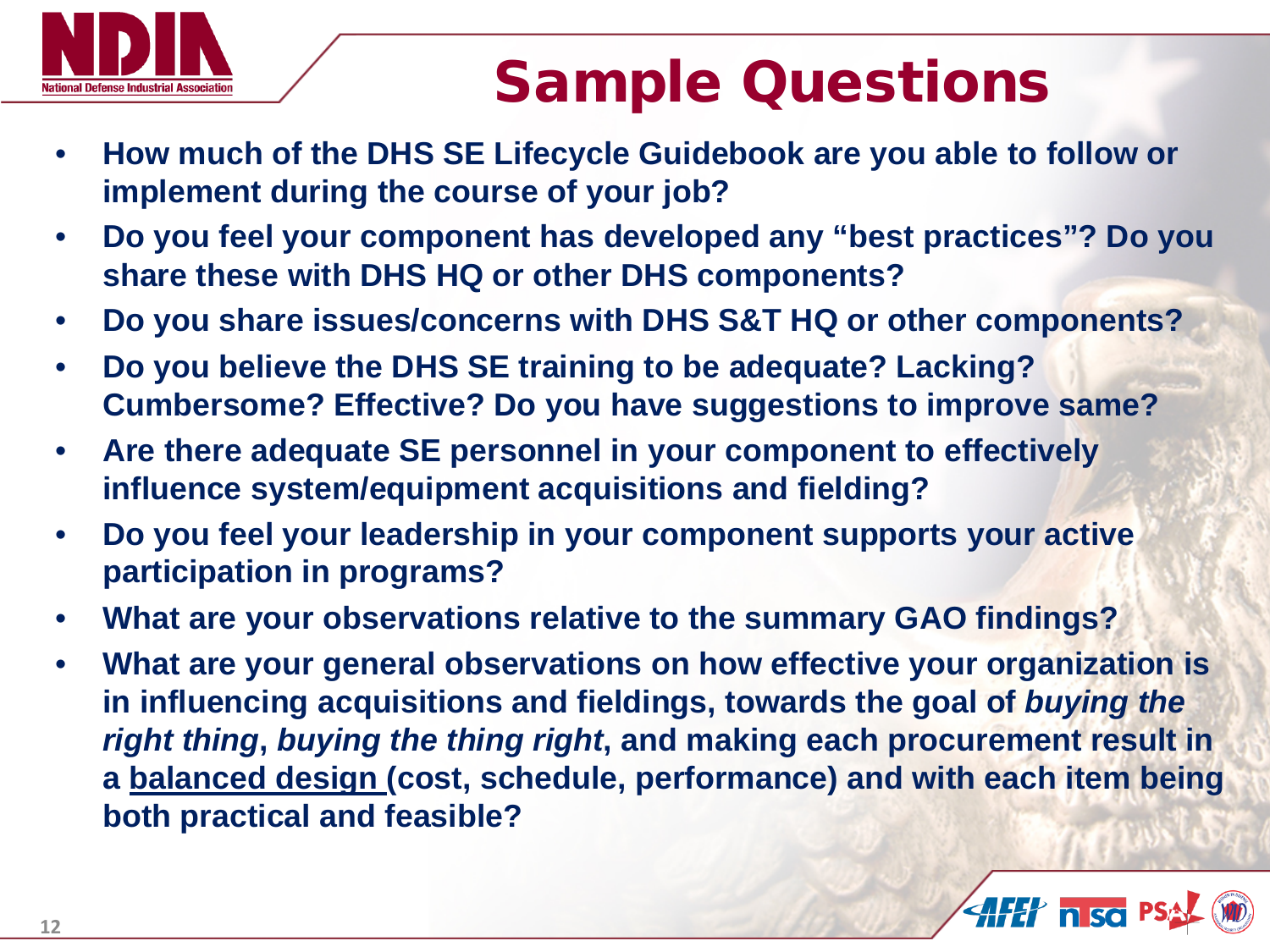

## Timeline

- **Feb 8, 2018: 1st meeting with DHS**
- **February & March: Interviews scheduled**
- **By Late April: Analyze/distill/consolidate observations**
- **May: Convene workshop**
- **Early-mid June: 1st draft report**
- **July: Refine & finalize by for presentation to DHS management**

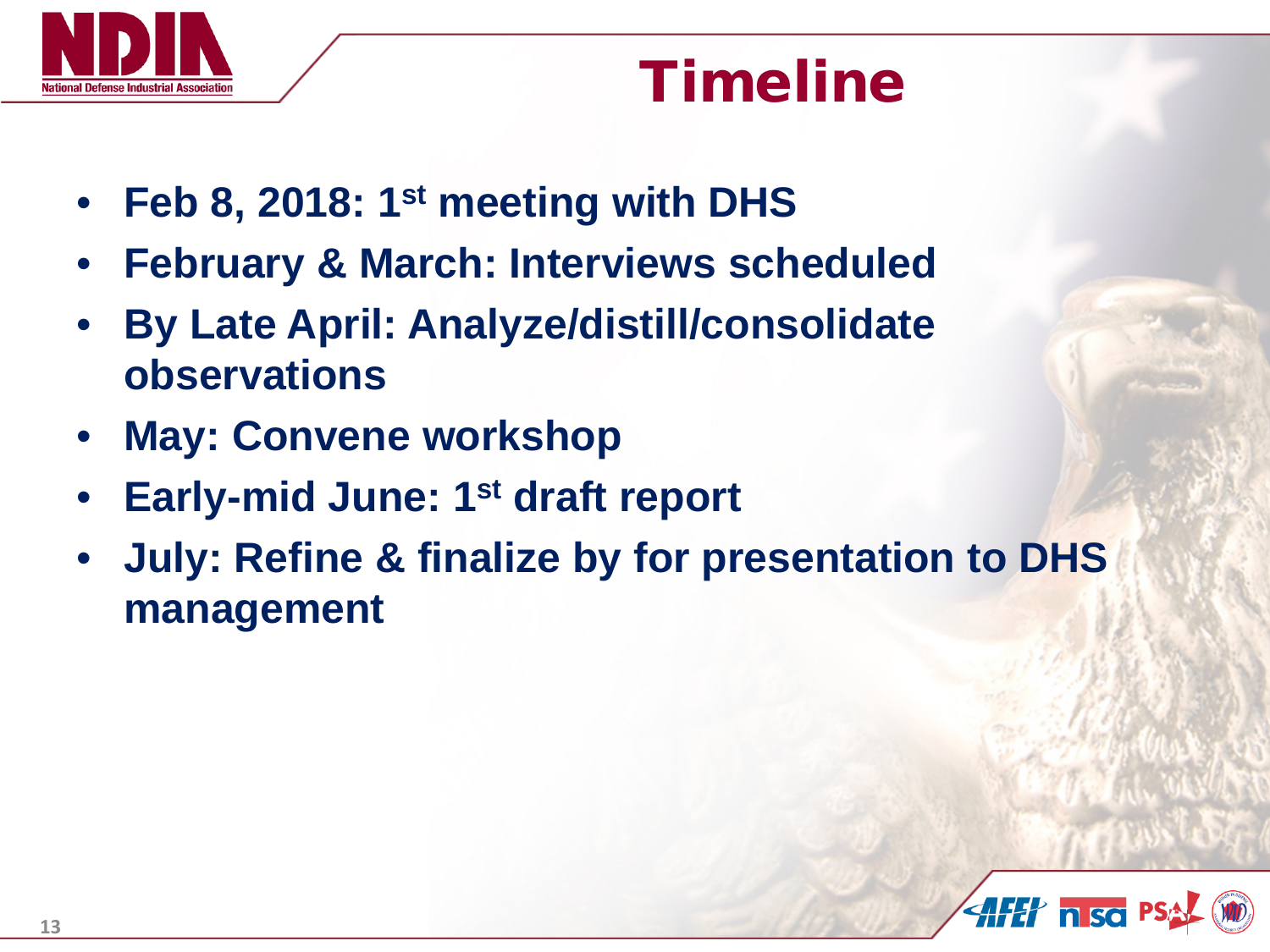

## NDIA Principals

- **Bob Rassa, Raytheon**
	- **IEEE Life Fellow**
	- **Director, Engineering Programs, Raytheon Space & Airborne Systems**
	- **Chair Emeritus & Founder, NDIA Systems Engineering Division**
	- **[rcrassa@raytheon.com](mailto:rcrassa@raytheon.com), 310-985-4962**
- **Bob Scheurer, Boeing**
	- **Technical Fellow, Systems Engineering, Boeing Defense, Space & Security**
	- **Chair, NDIA Systems Engineering Division Architecture Committee**
	- **[robert.p.scheurer@boeing.com](mailto:robert.p.scheurer@boeing.com), 314-322-2317**
- **Tim White, Raytheon**
	- **Director, Hardware & Software Quality Engineering, Raytheon Intelligence, Information & Services**
	- **Chair, NDIA Systems Engineering Division, SE Effectiveness Committee**
	- **[Timpthy\\_white@raytheon.com,](mailto:Timpthy_white@raytheon.com) 571-250-1167**

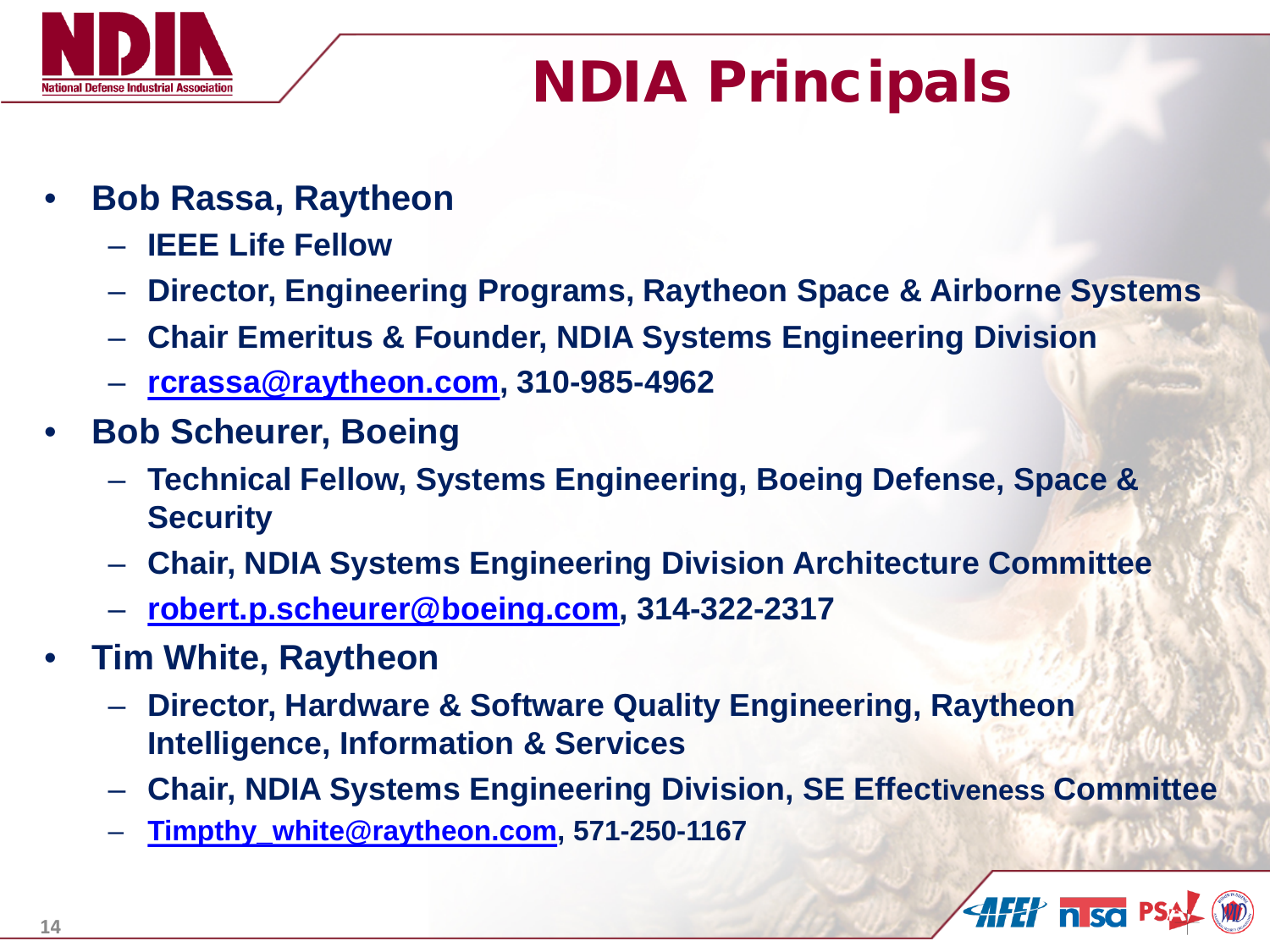

- **Issue 1: Human Capital & Professional Development**
	- **We have inadequate systems engineering capital available to the defense complex to adequately meet the demands of both government and industry**
- **Issue 2: Cyber Resilient and Secure Systems**
	- **System survivability in a cyber contested operational mission environment is critical. We need to elevate the system security risk to the program risk register to ensure a security focus. We need well defined methods, processes, standards, metrics and measures, along with skilled professionals to integrate system security into our product development lifecycle.**
- **Issue 3: Systems Engineering for Rapid and Flexible Acquisition.**
	- **Increasingly urgent demands of the warfighter require effective capabilities be fielded more rapidly than the conventional acquisition processes and development methodologies allow.**

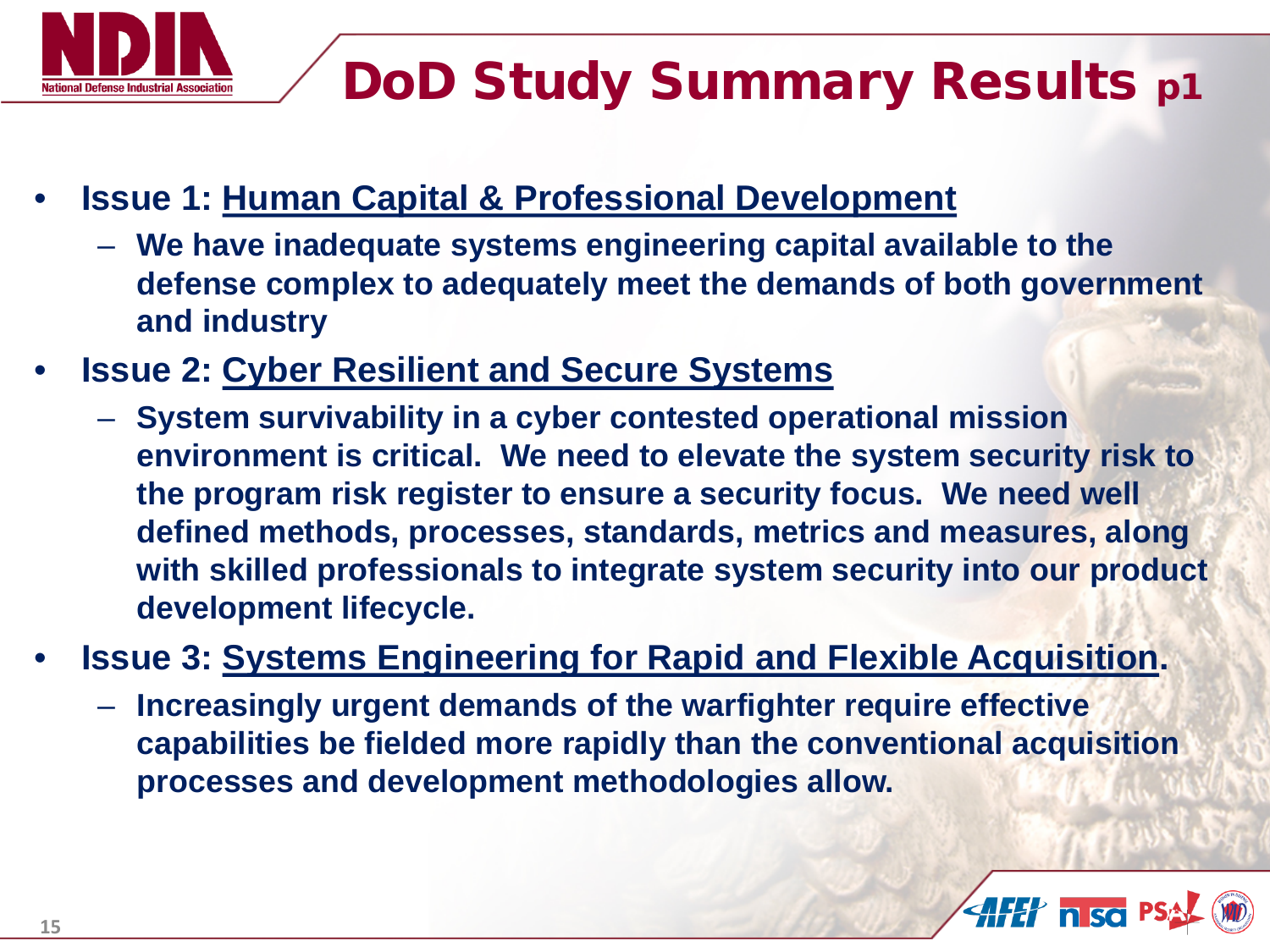

## DoD Study Summary Results p2

- **Issue 4: Systems Engineering for Resilient Systems**
	- **Implementation of Resilient Systems requires unique systems engineering expertise which typically does not exist within the current community.**
- **Issue 5: Mission Engineering and Mission Assurance Focus within Systems Engineering**
	- **Systems Engineering within the government and industry need to provide more focus on mission engineering/mission capability in order to field and project a more effective military presence and capability**
- **Issue 6: Early Systems Engineering Engagement** 
	- **The increasing complexity of defense systems requires more and more early systems engineering especially in the Development Planning process to help assure effective systems**

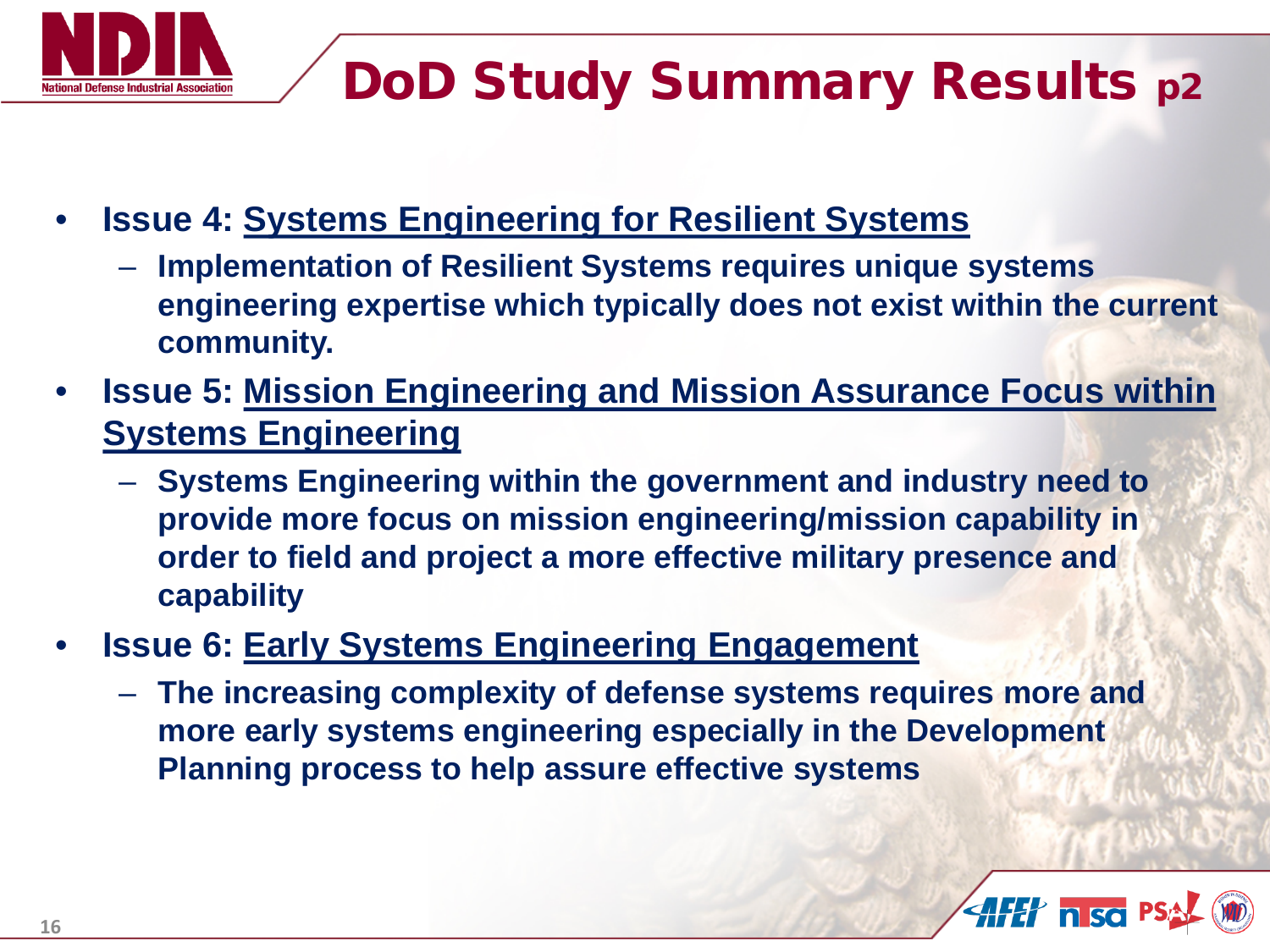

## DoD Study Summary Results p3

- **Additional Observations**
- **Observation 1: The work group believes that the rigorous implementation of 3rd party evaluations is not adding the anticipated or expected value.**
- **Observation 2: Interoperability between the various model-based systems engineering tools is still not mature or effective.**
- **Observation 3: Life Cycle Cost models still do not have the accuracy, fidelity or maturity to support programmatic decision making.**